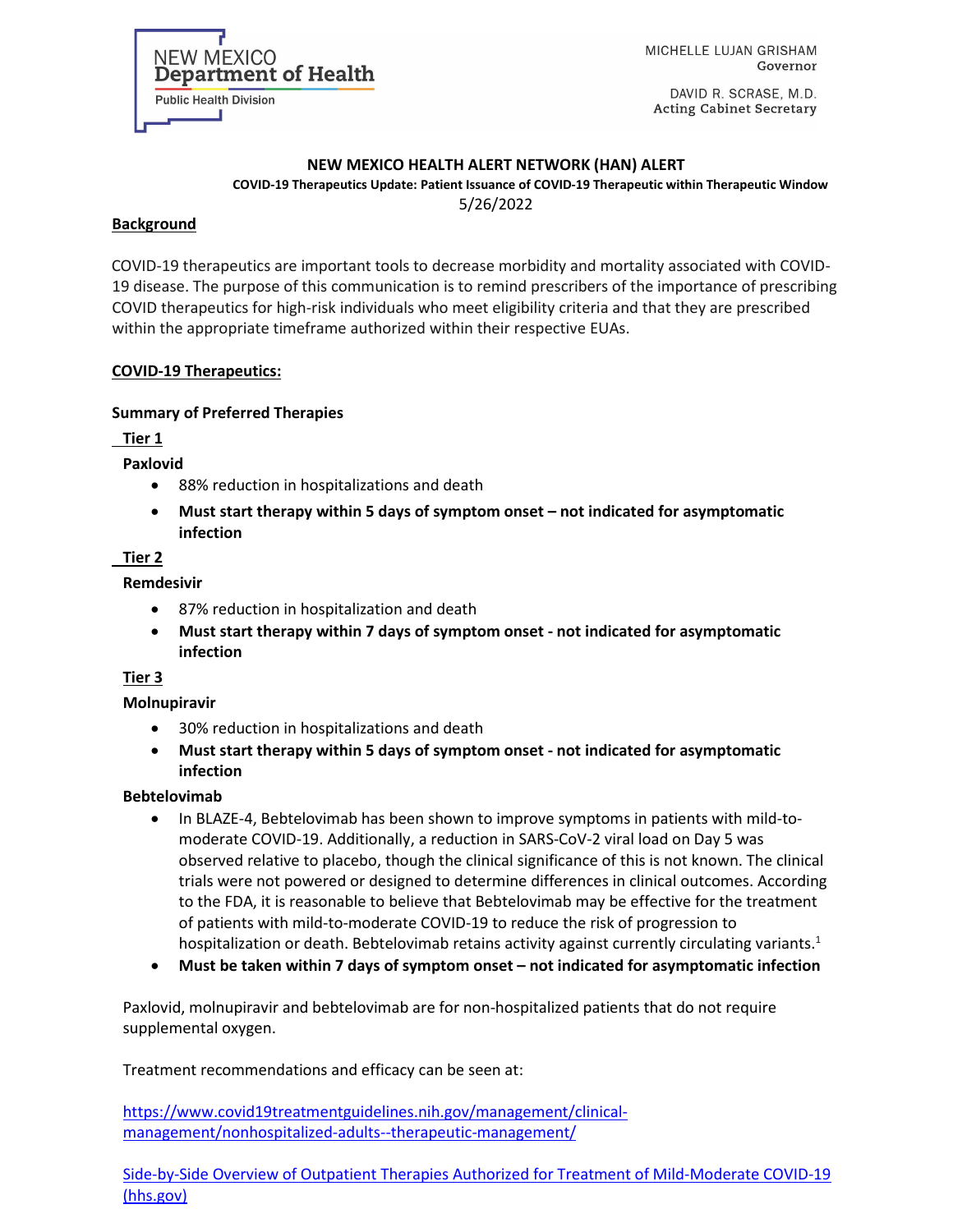#### **Treatment Considerations**

Paxlovid continues to be recommended for early-stage treatment of mild to moderate COVID-19 among persons at high risk for progression to severe disease.

Paxlovid does have significant drug-drug interactions. The following two tools can be utilized to review any potential drug interactions of Paxlovid against a patient's current medication list.

<https://covid19-druginteractions.org/checker>

[Drug Interaction Checker | Pfizer Medical Information -](https://www.pfizermedicalinformation.com/en-us/drug-interaction-checker?product=PAXLOVID%E2%84%A2+%7C+nirmatrelvir+tablets%3B+ritonavir+tablets&product2=Alfuzosin) US

- If an individual has significant drug-drug interactions with Paxlovid, Remdesivir is a highly effective alternative.
- Prescribers should utilize recommended therapies and advise against using therapies that are not approved by the FDA.
- Systemic corticosteroids are not recommended for patients who do not need supplemental oxygen
- Antibiotics are not recommended for treatment of COVID-19 without any clinical indications for their use.

Recommendations from the CDC are available at HAN Archive - 00463 | Health Alert Network (HAN) [\(cdc.gov\)](https://emergency.cdc.gov/han/2022/han00463.asp)

#### **Rebound COVID:**

Per CDC guidance there is no evidence that additional treatment needs to be given for the small percentage of patients who get rebound COVID (recurrence of COVID symptoms 2 to 8 days after initial recovery). The reference can be found at [COVID-19 Rebound After Paxlovid Treatment \(cdc.gov\)](https://emergency.cdc.gov/han/2022/pdf/CDC_HAN_467.pdf)

#### **Patient Eligibility Criteria**

Providers should determine patient eligibility by reviewing each medication's individual FDA Emergency Use Authorization. The documents can be found on the FDA's Emergency Use Authorization Drugs and Non-Vaccine Biological Products webpage.

The state has provided a quick reference guide and treatment decision aid to assist providers in appropriate treatment selection. The state recommends prioritization of Tier 1 & 2 COVID-19 therapeutics for patients at risk of severe COVID-19 disease. The reference guide can be found at [https://cv.nmhealth.org/wp-content/uploads/2022/05/22.04.04-COVID-Therapeutics-Quick-](https://cv.nmhealth.org/wp-content/uploads/2022/05/22.04.04-COVID-Therapeutics-Quick-Reference-Guide-for-Prescribers-1.pdf)[Reference-Guide-for-Prescribers-1.pdf](https://cv.nmhealth.org/wp-content/uploads/2022/05/22.04.04-COVID-Therapeutics-Quick-Reference-Guide-for-Prescribers-1.pdf)

As a reminder, effective 2/16/2022 the use of the Oral Antiviral and Monoclonal Antibody Screening Score (OMASS) tool was discontinued in New Mexico.

#### **Paxlovid Patient Eligibility Screening Checklist Tool**

[PAXLOVID Patient Eligibility Screening Checklist Tool for Prescribers \(fda.gov\)](https://www.fda.gov/media/158165/download)

#### **Patients at Risk of Severe COVID-19 Disease**

- Older adults are more likely to get severely ill from COVID-19. More than 81% of COVID-19 deaths occur in people over age 65. The number of deaths among people over age 65 is 80 times higher than the number of deaths among people aged 18-29.<sup>2</sup>
- The risk of severe COVID-19 increases as the number of underlying medical conditions increases in a person.
	- $\circ$  Some health conditions that increase risk include: Cancer, cerebrovascular disease, chronic kidney disease, chronic lung diseases, chronic liver diseases, cystic fibrosis, diabetes mellitus, down syndrome, heart conditions, HIV, Immunosuppressive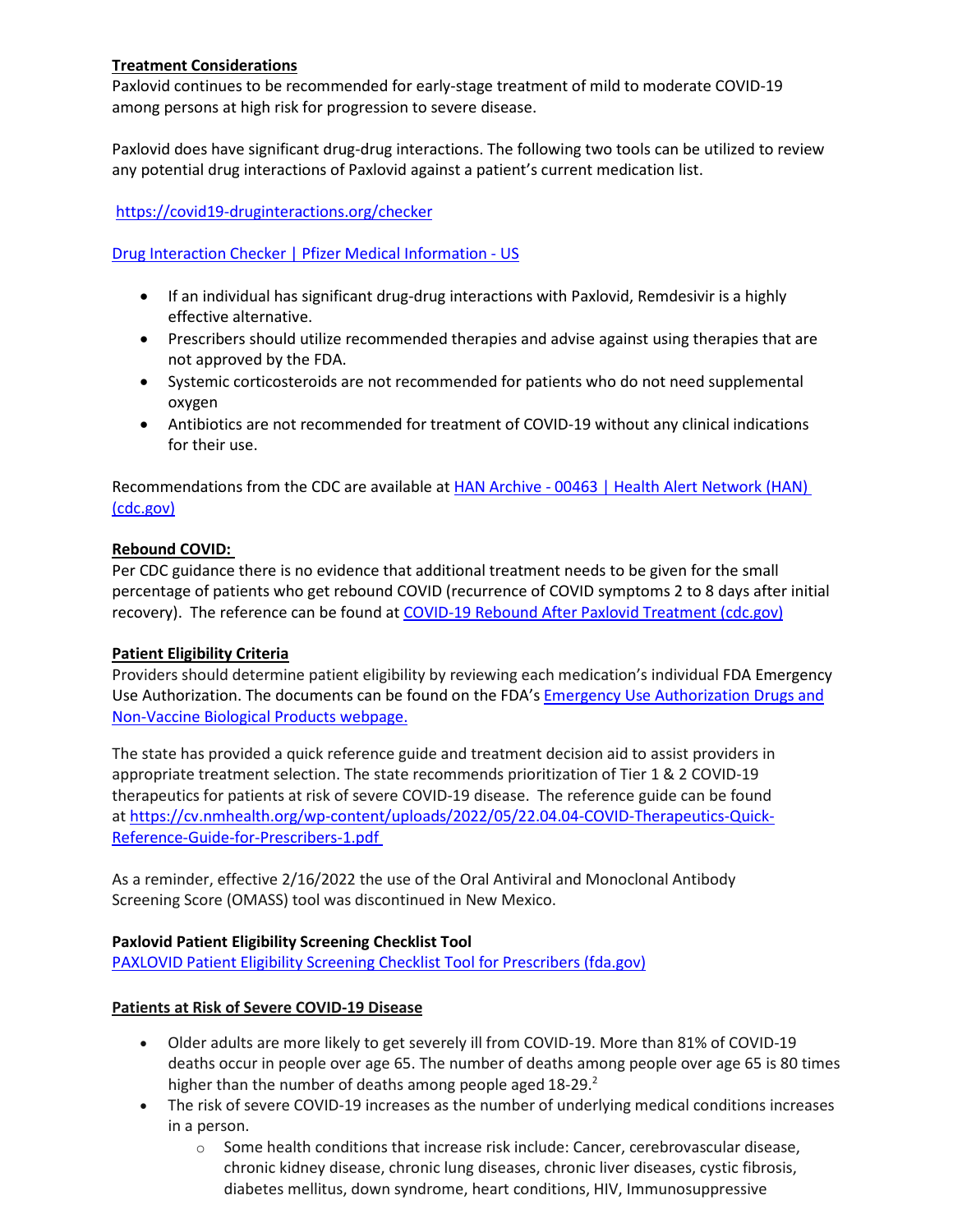medications, mental health disorders, neurologic conditions, obesity/overweight, pregnancy and recent pregnancy, sickle cell disease, smoking (current and former), solid organ or blood stem cell transplantation, substance use disorders, thalassemia, and tuberculosis.3

 $\circ$  For a full list of health conditions that increase risk of severe COVID-19 disease, please visit [https://www.cdc.gov/coronavirus/2019-ncov/science/science-briefs/underlying](https://www.cdc.gov/coronavirus/2019-ncov/science/science-briefs/underlying-evidence-table.html)[evidence-table.html](https://www.cdc.gov/coronavirus/2019-ncov/science/science-briefs/underlying-evidence-table.html)

#### **Options for individuals to access COVID-19 therapeutics**

Patients that cannot access their primary care provider or do not have a provider have the option to visit a provider who can assess and write a prescription for a COVID therapeutic via a Telehealth Visit or a Test to Treat Site. A positive COVID-19 result from any FDA approved COVID-19 diagnostic test including rapid antigen tests is acceptable. Confirmation with PCR is not necessary for the purpose of prescribing oral therapeutics.

Both of these options are available to folks who are in hard hit and high-risk areas with limited access to a health care provider. Providers that can provide this service in New Mexico can be found at<https://cv.nmhealth.org/providers/treatment-evaluation/>

Providers should confirm any positive COVID-19 test result with the presence of symptoms that support the positive test result. Oral therapeutics should be provided only to symptomatic patients.

#### **Availability of COVID Therapeutics:**

Information regarding participating locations, inventory status, and COVID-19 therapeutics can be found at: <https://cv.nmhealth.org/providers/covid-19-oral-therapeutics-information-for-providers/> Availability of medications may change quickly – patients or providers should check with local pharmacies on availability.

#### **Importance of Timely Treatment to Prevent Hospitalizations and Deaths from COVID**

Treatment should be started within the indicated time frame after development of symptoms to be effective and prescribers should seek to remove all barriers to timely initiation of therapy. Failure to comply with this advisory or taking any action that would otherwise delay the dispensing of therapeutic medication within the time limits prescribed herein may result in referral to the Board of Pharmacy for possible disciplinary action

#### **Resources for New Mexico Healthcare Systems and Providers**

**Attachment 1**: COVID-19 Quick Reference Guide for Providers **Attachment 2:** COVID-19 Death Risk Ratio (RR) Increases as Number of Comorbid Conditions Increases

#### **Additional Information**

For questions, please contact the New Mexico Department of Health COVID-19 Therapeutics Team at [covid.thereaputics@state.nm.us](mailto:covid.thereaputics@state.nm.us)

Information on the authorized products for the treatment of mild-to-moderate coronavirus and other authorized products for treatment or prevention of COVID 19 are available on FDA's [Emergency Use](https://gcc02.safelinks.protection.outlook.com/?url=https%3A%2F%2Fwww.fda.gov%2Femergency-preparedness-and-response%2Fmcm-legal-regulatory-and-policy-framework%2Femergency-use-authorization%23coviddrugs&data=04%7C01%7Cchristine.ross%40state.nm.us%7C7cdb19163be645e9dbc208d9c639d3e4%7C04aa6bf4d436426fbfa404b7a70e60ff%7C0%7C0%7C637758773938477580%7CUnknown%7CTWFpbGZsb3d8eyJWIjoiMC4wLjAwMDAiLCJQIjoiV2luMzIiLCJBTiI6Ik1haWwiLCJXVCI6Mn0%3D%7C3000&sdata=V%2FZAUSbaFFAl%2F0HnNw4W7DJ%2Fbm6kCydtgy%2Bf0U3EkvE%3D&reserved=0) [Authorization Drugs and Non-Vaccine Biological Products webpage](https://gcc02.safelinks.protection.outlook.com/?url=https%3A%2F%2Fwww.fda.gov%2Femergency-preparedness-and-response%2Fmcm-legal-regulatory-and-policy-framework%2Femergency-use-authorization%23coviddrugs&data=04%7C01%7Cchristine.ross%40state.nm.us%7C7cdb19163be645e9dbc208d9c639d3e4%7C04aa6bf4d436426fbfa404b7a70e60ff%7C0%7C0%7C637758773938477580%7CUnknown%7CTWFpbGZsb3d8eyJWIjoiMC4wLjAwMDAiLCJQIjoiV2luMzIiLCJBTiI6Ik1haWwiLCJXVCI6Mn0%3D%7C3000&sdata=V%2FZAUSbaFFAl%2F0HnNw4W7DJ%2Fbm6kCydtgy%2Bf0U3EkvE%3D&reserved=0)

#### *New Mexico Health Alert Network:*

*To register for the New Mexico Health Alert Network, click the following link to go directly to the HAN registration page<https://nm.readyop.com/fs/4cjZ/10b2> Please provide all information requested to begin receiving important health alerts and advisories.*

Fact Sheet for Healthcare Providers: Emergency Use Authorization for Bebtelovimab. https:/[/www.fda.gov/media/156152/download](http://www.fda.gov/media/156152/download)

<sup>2.</sup> People With Certain Medical Conditions. CDC. https:/[/www.cdc.gov/coronavirus/2019-ncov/need-extra-precautions/people-with-medical-conditions.html#MedicalConditionsAdults](http://www.cdc.gov/coronavirus/2019-ncov/need-extra-precautions/people-with-medical-conditions.html#MedicalConditionsAdults) 3. Underlying Medical Conditions Associated with Higher Risk for Severe COVID-19: Information for Healthcare Providers. CDC. https:/[/www.cdc.gov/coronavirus/2019-ncov/hcp/clinical](http://www.cdc.gov/coronavirus/2019-ncov/hcp/clinical-)care/underlyingconditions.html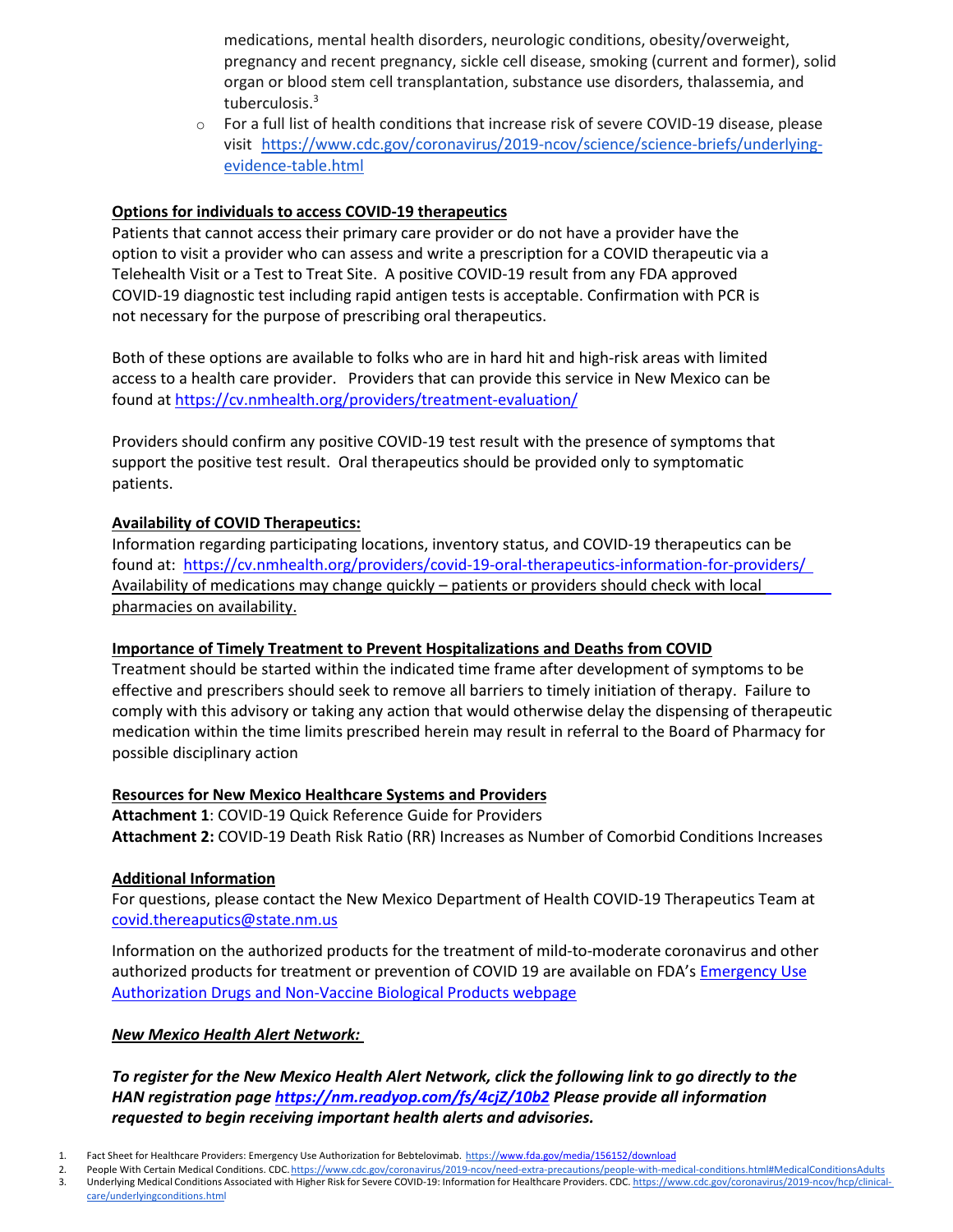# **COVID THERAPEUTICS**

### **Quick Reference for Prescribers**

#### What therapeutic options are available for COVID positive patients?

| Therapeutic                                                                      | <b>Reduction In</b><br>hospitalization & death                                               | Route | <b>Treatment</b><br><b>Initiation from</b><br><b>Symptom Onset</b> | Treatment<br><b>Duration</b> | Considerations                                                                                                                                                      | Preference                                                                                                 |
|----------------------------------------------------------------------------------|----------------------------------------------------------------------------------------------|-------|--------------------------------------------------------------------|------------------------------|---------------------------------------------------------------------------------------------------------------------------------------------------------------------|------------------------------------------------------------------------------------------------------------|
| Paxlovid<br>(Mirmatrelvir/<br><b>Ritonavir)</b><br>300mg/100mg<br>po BID x 5days | 88%                                                                                          | Oral  | Within 5 days                                                      | 5 days                       | Patients age 12+<br>and $\geq$ 40kg<br>Multiple drug<br>interactions<br>Adjust dosing for<br>renal impairment<br>Not recommended<br>in severe hepatic<br>impairment | Preferred - Tier 1                                                                                         |
| Remdesivir                                                                       | 87%                                                                                          | IV    | Within 7 days                                                      | 3 days<br>$(1-2)$ hr)        | Patients ≥ 3.5kg<br>Renal and hepatic<br>considerations                                                                                                             | Preferred - Tier 2                                                                                         |
| Molnupiravir<br>200 <sub>mg</sub><br>4 tabs po BID x 5<br>days                   | 30%                                                                                          | Oral  | Within 5 days                                                      | 5 days                       | Patients age 18+<br>Not recommended<br>in pregnancy<br>Contraceptive<br>recommendations<br>for males and<br>females.                                                | Alternative - Tier 3<br>Utilize only when<br>preferred therapies are<br>contraindicated or<br>unavailable. |
| Bebtelovimab                                                                     | Clinical trial not powered or<br>designed to determine<br>difference in clinical<br>outcomes | IV    | Within 7 days                                                      | 1 minute                     | Patients age 12+<br>and $\geq 40$ kg                                                                                                                                | Alternative - Tier 3<br>Utilize only when<br>preferred therapies are<br>contraindicated or<br>unavailable. |

Where should I refer a patient for IV treatments (Remdesivir or Bebtelovimab)? Check cv.nmheath.org/treatments for a list of providers. Send a referral. Appointments may be required.

#### How do I prescribe oral therapeutics?

- . Please check cv.nmhealth.org/treatments for a list of pharmacy locations.
- . Ask patients to use the drive-thru.
- . Please include date of symptom onset. It helps ensure the patient receives the medication within the treatment window.

#### Where can I find up-to-date NIH treatment recommendations for non-hospitalized adults? www.covid19treatmentguidelines.nih.gov

#### **COVID-19 Drug Interaction tool:**

https://www.covid19-druginteractions.org



NEW MEXICO DEPARTMENT OF HEALTH

For more information, visit CV.NMHEALTH.ORG and click on the provider information tab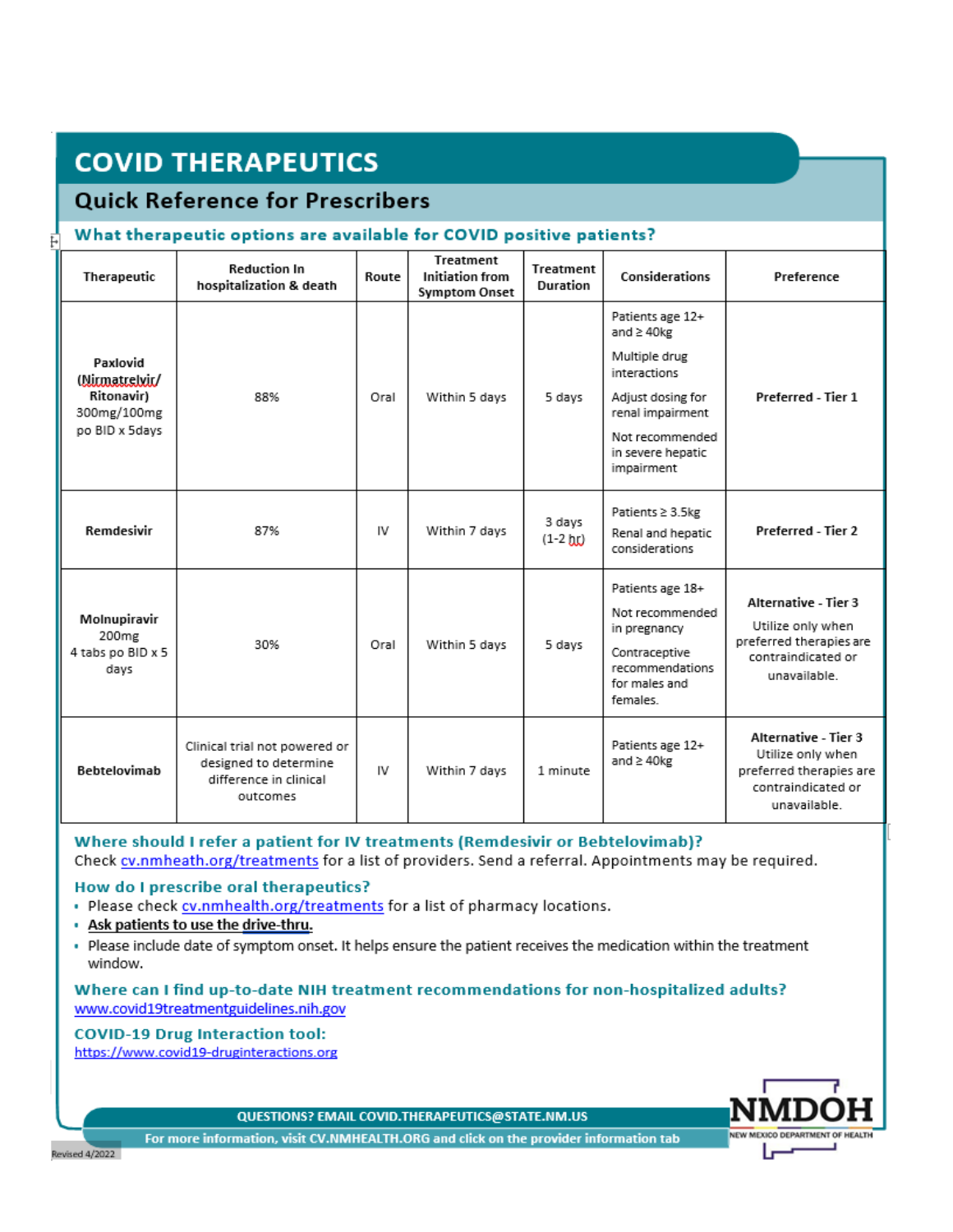# **COVID-19 Outpatient Therapeutics Clinical Decision Aid for Ages 12+**

Adult or pediatric patient (ages 12 and older weighing at least 40 kg) with mild to moderate COVID-19 and at high risk for progression to severedisease



Freatment Guidelines Therapeutic Management of Nonhospitalized Adults With COVID-19. https://www.covid19treatmentguidelines.nih.gov/therapies/statement-on-therapies-for-high-risk-nonhospitalized-patients/

2NIH's COVID-19 Treatment Guidelines Statement on bebtelovimab https://www.covid19treatmentguidelines.nih.gov/therapies/statement-on-bebtelovimab/?utm\_source=site&utm\_medium=home&utm\_campaign=highlights

<sup>3</sup> Paxiovid EUA, https://www.fda.gov/media/155050/download

vir-Boosted Nirmatreivir (Paxlovid) and Concomitant Medications, https://www.covid19treatmentguidelines.nih.gov/therapies/statement-on-paxlovid-drug-drug-interactions/ <sup>4</sup> NIH's COVID-19 Treatment Guidelines Par ab EUA. https://www.fda.gov/media/149534/download

<sup>6</sup>Veklury (remdesivir) Prescribing Information, https://www.gliead.com/-/media/files/pdfs/medicines/covid-19/veklury/veklury\_pi.pdf

Consider one of the following therapeutics, if available<sup>1, 2</sup>:

• eGFR ≥ 60 mL/min: 300 mg nirmatrelvir taken with 100 mg ritonavir twice

• eGFR  $\geq$  30 to < 60: 150 mg nirmatrelyir taken together with 100 mg ritonavir

Paxlovid<sup>3</sup> within 5 days of symptom onset

daily for 5 days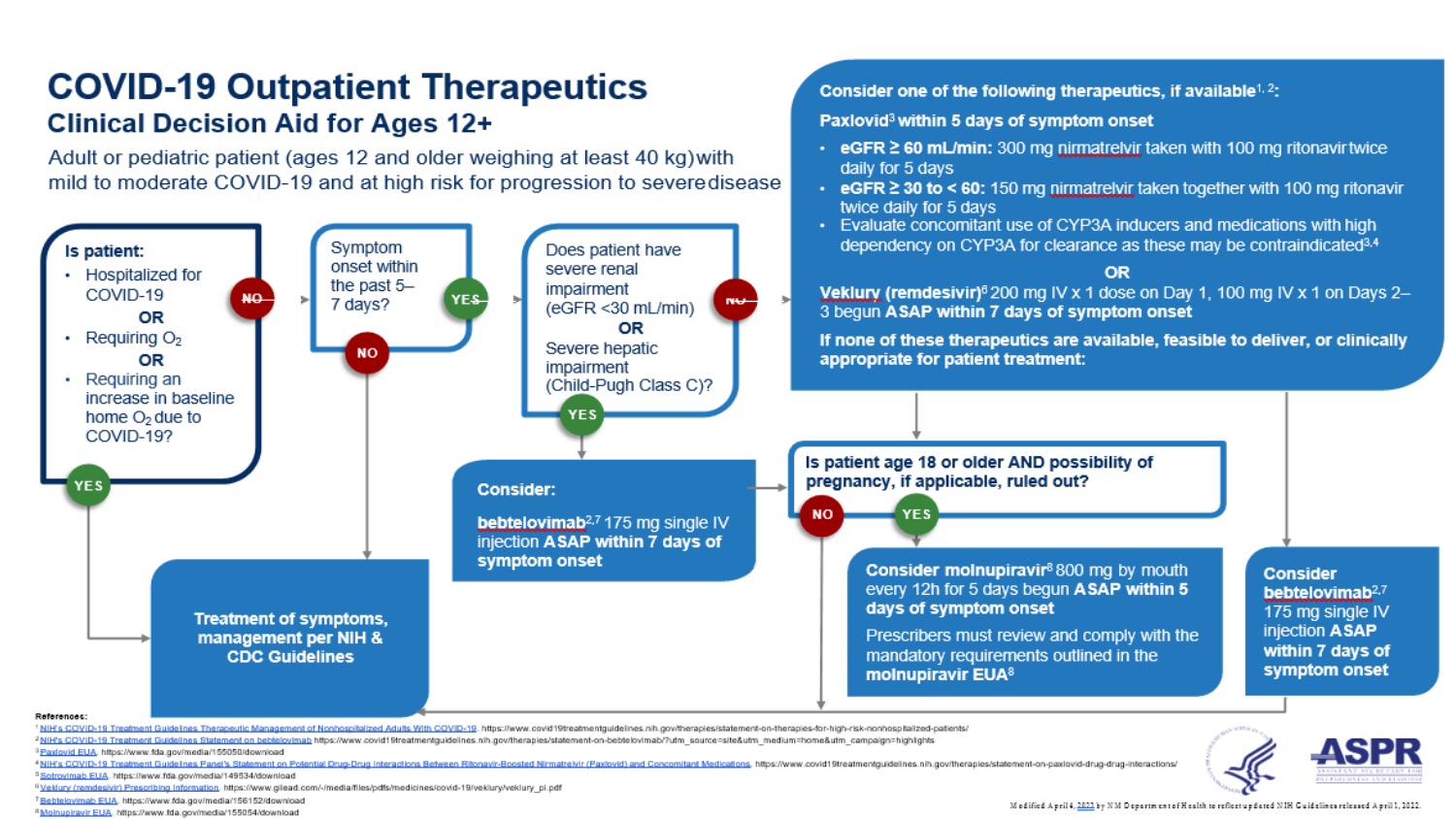## **Clinical Decision Aid for Pediatric Patients**

Outpatient 3.5 kg to less than 40 kg or younger than 12 years of age weighing at least 3.5 kg, with mild to moderate COVID-19 and at high risk for progression to severe disease



Consider Veklury (remdesivir)\*1 begun ASAP within 7 days of symptom onset

Pediatric patients younger than 12 years and weighing 40 kg or greater: 200 mg IV x 1 dose on Day 1, 100 mg IV x 1 on Days 2-3

Pediatric patients 3.5 kg to less than 40 kg or pediatric patients younger than 12 years weighing at least 3.5 kg: 5 mg/kg IV on Day 1, 2.5 mg/kg on Days 2-3

\*Use 100 mg lyophilized vial for EUA pediatric use

Þ.